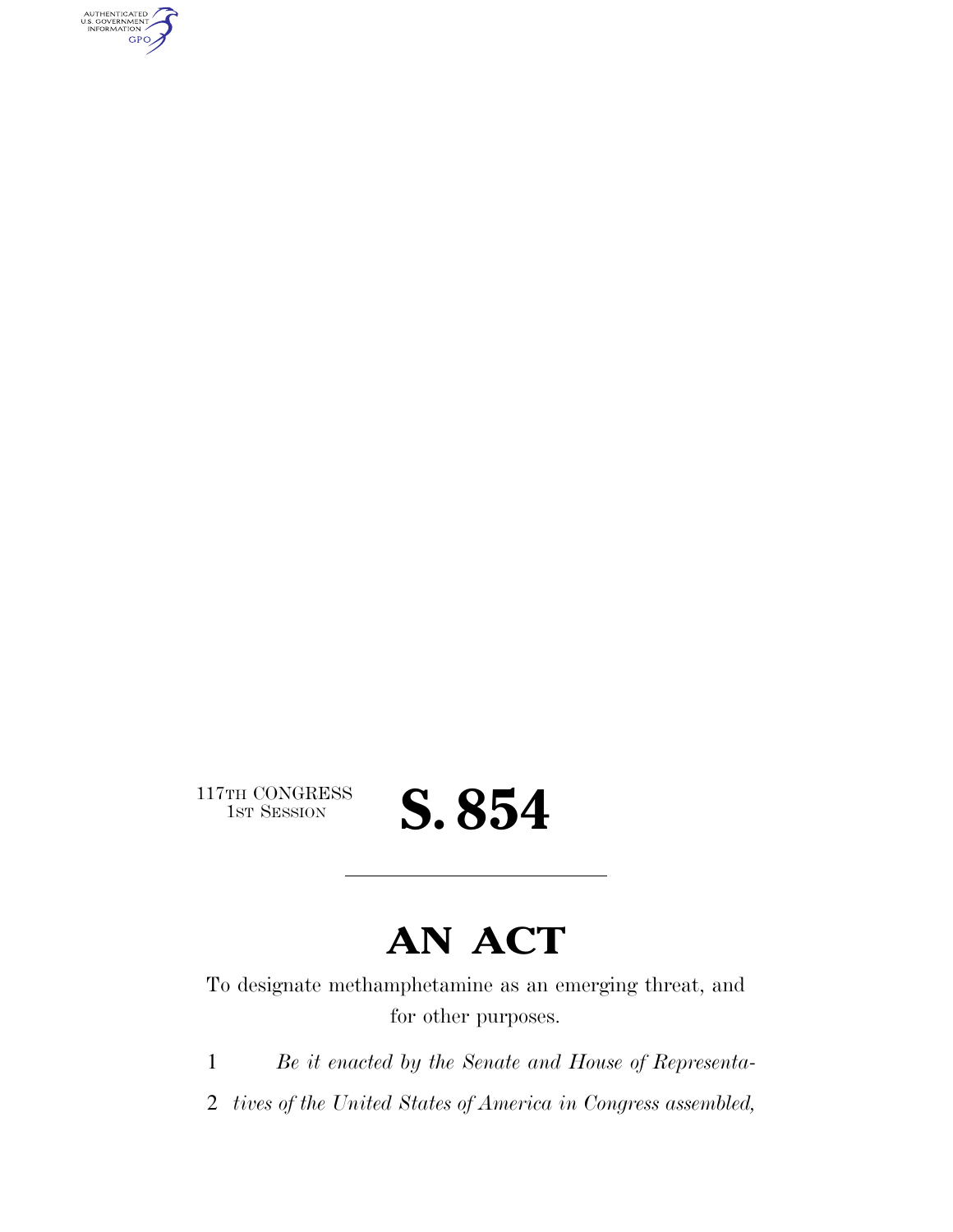## **SECTION 1. SHORT TITLE.**

 This Act may be cited as the ''Methamphetamine Re-sponse Act of 2021''.

## **SEC. 2. DECLARATION OF EMERGING THREAT.**

 (a) IN GENERAL.—Congress declares methamphet- amine an emerging drug threat, as defined in section 702 of the Office of National Drug Control Policy Reauthor- ization Act of 1998 (21 U.S.C. 1701), in the United States.

 (b) REQUIRED EMERGING THREAT RESPONSE PLAN.—Not later than 90 days after the date of enact- ment of this Act, the Director of the Office of National Drug Control Policy shall establish and implement an Emerging Threat Response Plan that is specific to meth- amphetamine in accordance with section 709(d) of the Of- fice of National Drug Control Policy Reauthorization Act of 1998 (21 U.S.C. 1708(d)).

> Passed the Senate December 13, 2021. Attest:

> > *Secretary.*